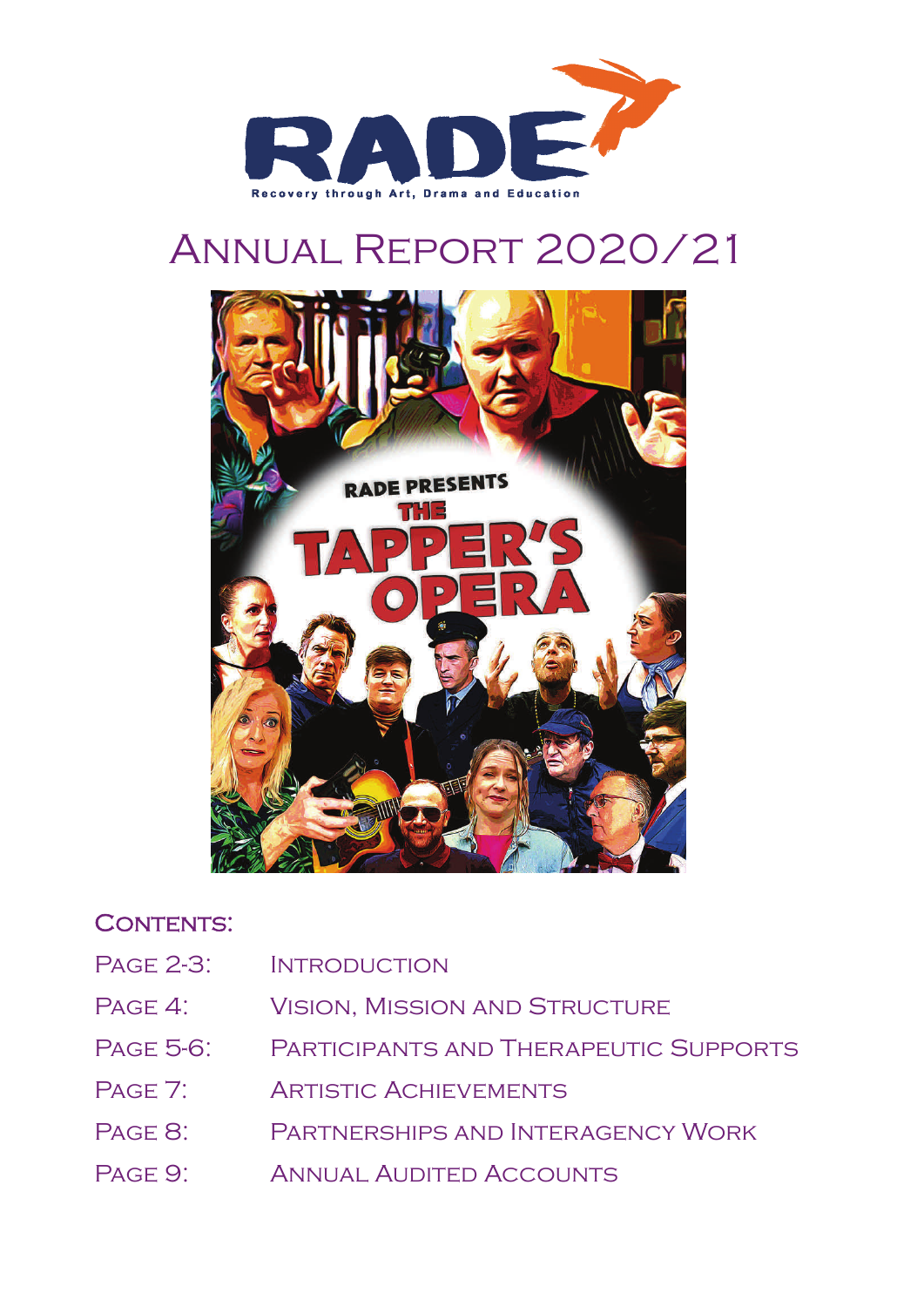### **INTRODUCTION**

Dear Friends,

I am delighted to have the opportunity to formally introduce myself as the newly appointed director of RADE! I joined the team in February 2021 following the retirement of the founding member, Mick Egan, and hit the ground *sprinting* in the midst of a pandemic!

Mick left behind a 20 year legacy which is a hard act to follow (for starters, I am not a Tai Chi master!) so my two primary goals for the rest of this year were to keep the service afloat online, and to safely open up the doors of RADE again to our participants.

Since 2004, RADE's main objective has been to utilise the arts as a vehicle for positive change in people's lives, and this year more than ever before the service has proven to be a lifeline for those living through these strange times. Many of our participants have faced isolation, social exclusion and reduced access to services – unsure of how to navigate these waves of change, they have turned to RADE for support, comradery and creative stimulation.

I have been in total admiration of the dedication and devotion that the team has displayed these past 8 months since being at the helm of RADE; offering a jam-packed 5 day service during so much upheaval, whilst also faced with their own personal challenges that the pandemic has brought. I want to take this opportunity to sincerely thank the team and the board for their on-going support and stabilizing influence as I settle into the role.

For the participants, being able to access RADE either through attending Zoom workshops, face to face, or receiving regular phone support from keyworkers, has given many a sense of purpose, a sense of belonging, and a place to process the 'new norm' they find themselves living in. However, in recent months, we have witnessed participants struggling to return to services after prolonged periods of isolation. We have also witnessed a surge of addictive behaviours (both new and relapse) and increased mental health issues. As a team we have explored the nature of these challenges and used our collective expertise to support participants grappling with the difficult issues they face post-pandemic.

Despite these daily challenges RADE endeavours to produce artistic projects of an extremely high standard, adapting the parameters to meet the need in an ever changing environment -

- A radio play 'A Proper Da' was produced online, recorded during the summer and launched in September on Phoenix FM as part of recovery month and showcased for this year's Culture Night.
- The short film 'The Tappers Opera' had a virtual launch in July hosted by the IFI@home initiative and was also showcased as part of our Culture Night events.
- A human rights themed mural in collaboration with artist Holly Pereira adorns the external court yard of RADE and this project is on-going until the Autumn.

In addition, an array of new and exciting workshops and artistic collaborations have also been offered this year, including creative writing, puppetry, song writing, Playback Theatre, drama, storytelling and a ceramics project, along with our annual publication of creative writing and artwork.

RADE has adapted and maintained its' programme to the greatest extent possible to meet the challenges of operating safely and, to a large part, remotely. Often this has meant investing in technology and training aimed at ensuring access for participants who might previously have had little experience with digital communications. This has been a resounding success as practically all participants are now able to engage in our online workshops with ease. For participants who had previously been left behind by the digital revolution, RADE's intervention and assistance will, it is hoped, have lasting benefits beyond the pandemic.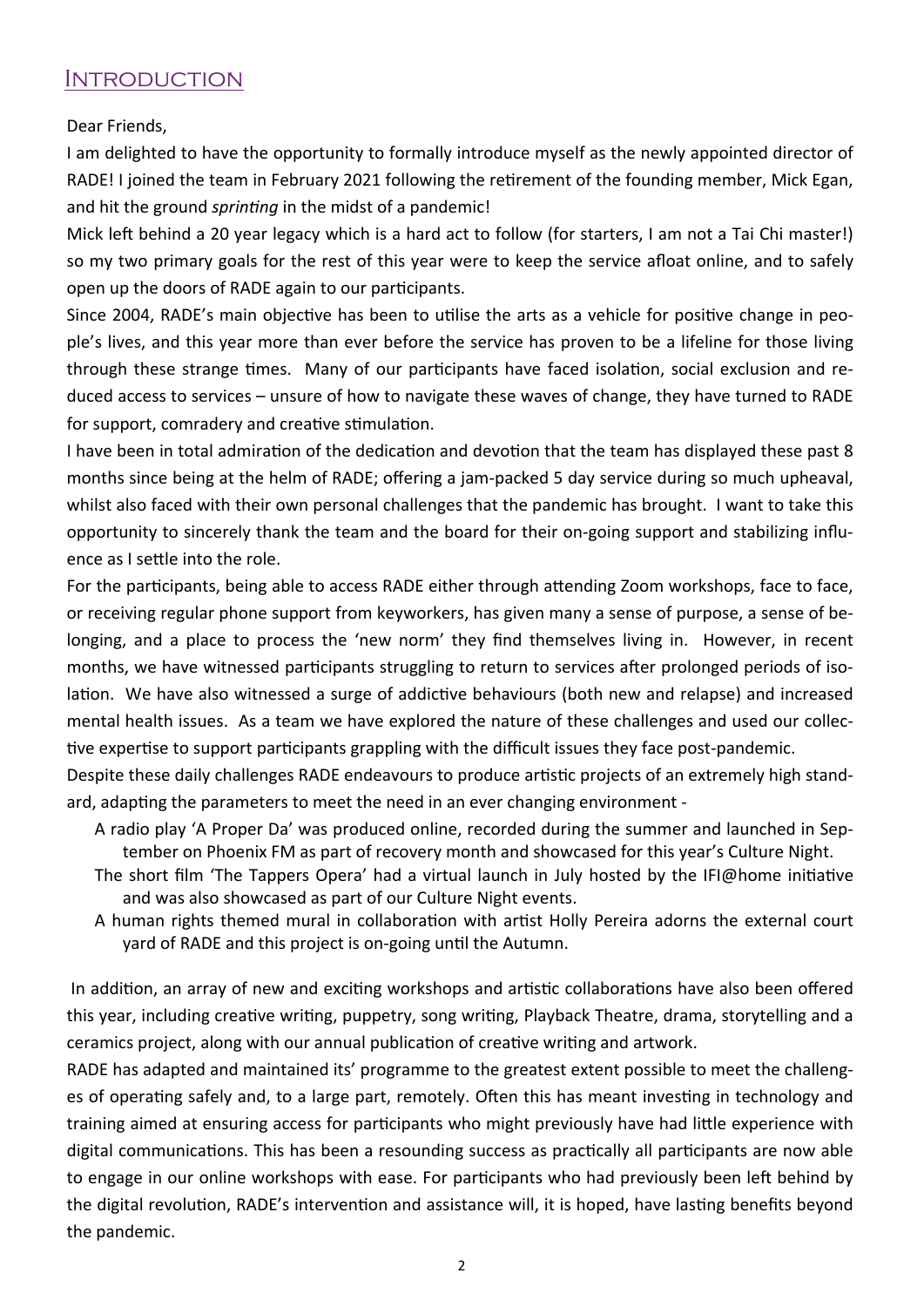### **INTRODUCTION**

RADE has also been more active on social media, utilizing online platforms to showcase the great work that has been produced this year, along with updating our funders on how their generosity is being spent! If you have not done so already please join our sites on Instagram, Facebook and LinkedIn for regular posts on the great work being created.

RADE would like to take this opportunity to thank our primary funders, friends and sister-services for their ongoing support and assistance. And as the new director I look forward to strengthening these ties with you all and forging new connections as we grow, diversify and develop into the future.

'The world is run by those who show up' – Ron Nehring

**Sinead Moloney Project Director**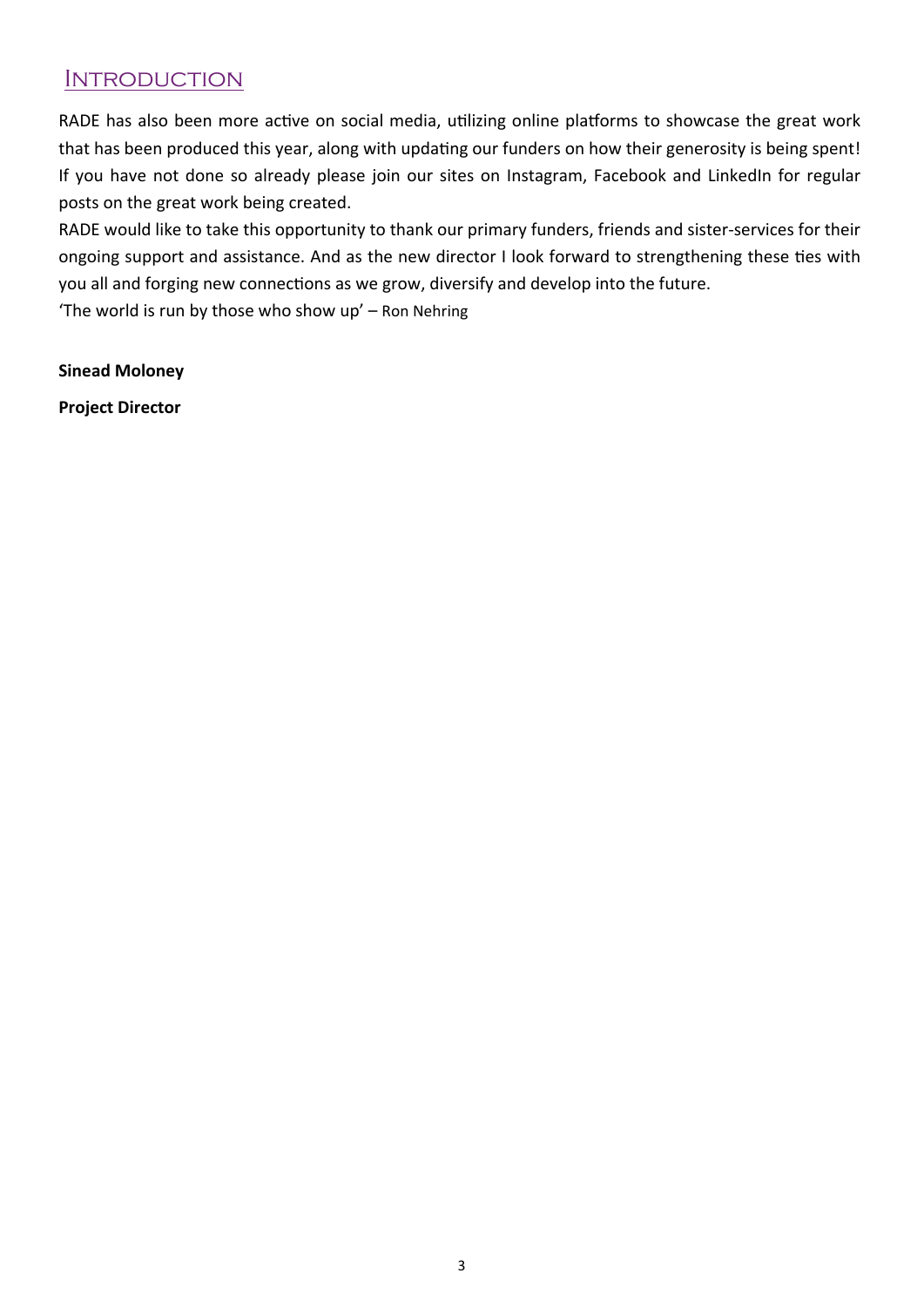### Vision, Mission and Structure

#### **Vision:** Creativity is open to everyone

**Mission:** RADE engages people who use drugs with the arts, providing therapeutic supports and a platform for their artistic expression.

#### An alternative to drug use:

Our purpose is to help to improve drug users' quality of life and address their sense of isolation and boredom through the use of cultural activities that are plausible and attainable. We believe that what is missing in the lives of many drug users is the belief that they have a capacity to contribute to society.

#### **Methods:**

RADE works with people at all stages of drug use. This ranges from those who are still using illicit drugs, to people who are solely taking prescribed medication such as methadone, to people with alcohol related problems, as well as people who no longer use drugs.

RADE encourages the expression of participants' inherent creativity and uses it as a resource to promote positive change.

The teamwork and interdependent nature of public productions contrasts with the passive stimulation experienced by drug-taking and helps to promote self-education, confidence and self-esteem. This helps to foster a whole range of learning and gained experience that comes with the territory, whether it be development of literacy skills through playwriting/reading or technical skills achieved through realising productions in theatre, film and art.

The focus towards the showcasing of the art produced each year not only gives a meaningful motivation to participants, but also helps to change societal perception of people who use drugs.

Our method of working allows participants to experience essential elements of employment, including teamwork, deadlines, time-keeping and personal responsibility.

#### **Structure:**

RADE is incorporated as a company limited by guarantee, and is a registered charity. Overall oversight and strategic management is provided by a voluntary board of directors who give guidance to the project director and three full-time community employment supervisors. The project director and supervisors in turn manage a part-time team of three community employment and two HSE-funded support workers.

The current board of management consists of:

**Dominique Cleary**—Chairperson **Geoff Power**—Secretary **Anna Quigley**—Treasurer **Paula Byrne**—Director **Matthew DeCourcy**—Director **Lorcan Claffey‐**Director **Eoin Ryan**—Director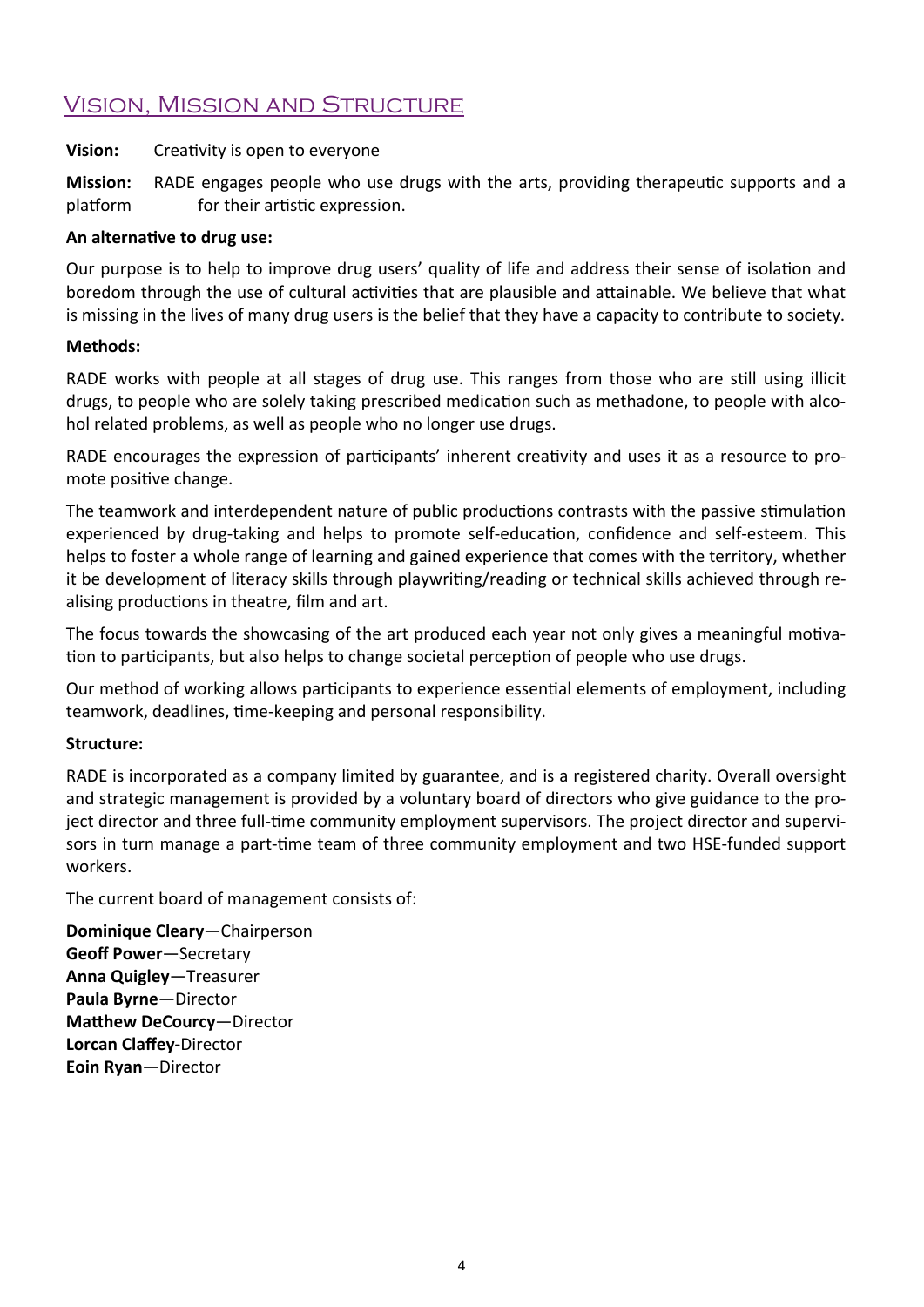# Participants and Therapeutic Supports

RADE can accommodate 21 participants' (3 Support workers and 18 participants all on a CE Scheme, funded by The Department of Social Protection).

The following represent stats compiled by the Rehab Team for the year Aug 2020- Aug2021

14 participants and 2 support workers are on C.E. programme currently.

(Full capacity 18 participants + 3 support workers)

RADE currently have a total of 9 participants on the waiting list to start pre-entry/ HSE programme.

RADE currently has 2 C.E. Support Staff - Rehab team.

RADE currently has 2 HSE Support-Staff- Rehab team.

RADE currently has 4 participants on HSE Scheme attending RADE regularly.

### **We accepted referral throughout the COVID‐19 restricƟons and we are currently facilitaƟng assess‐ ments on‐site.**

Current Average Gender breakdown in RADE (Both CE and HSE) : **Male 10 : Female 6**

#### **REFERRALS:**

COVID-19 impacted the referral process in last 10 months. Total 70 people referred to the RADE programme over the last 12 months (Aug 2020- Aug 2021) with referrals from-

ALONE Addiction Response Crumlin Ana Liffey Drug Project Bridge Project Chrysalis Drug Project Coolmine Casadh Cuan Dara CAP Community Response Dublin Simon Focus Ireland Finglas Addiction Support team Housing supports (primarily hostels) HSE (to include Social Work Dept. /addiction /outreach services) IBCAT Inchicore /Bluebell CDAT Merchants Quay Ireland NDTC (National Drug Treatment Centre), Beaumont Hospital. DTCB Prison services (including Probation) Rialto CDT UISCE, Cherry Orchard Health Centre Parkhouse Family Practice

We accept calls from individuals or family members of individuals with regard to the programme and who are then guided through the referral process.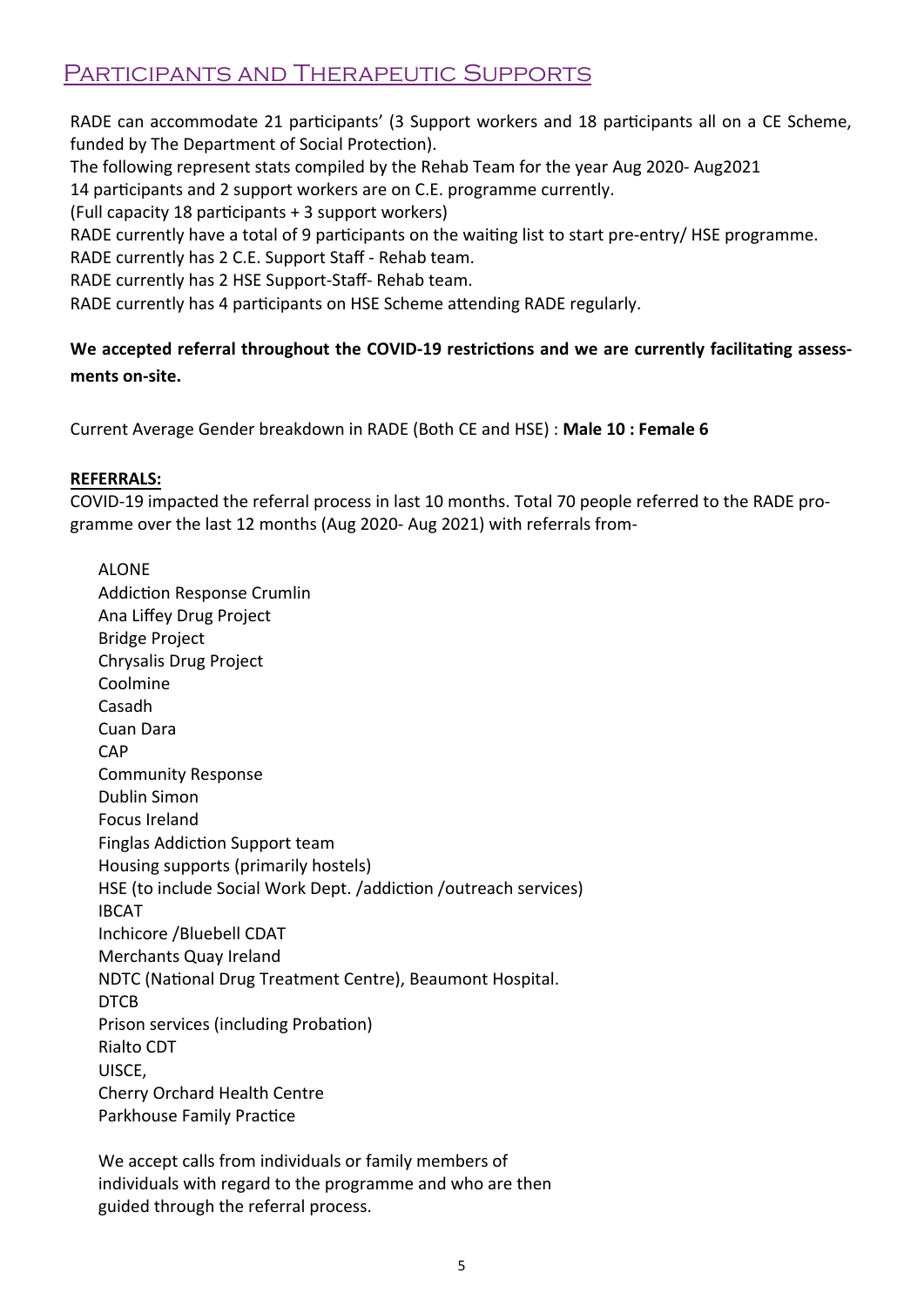# Participants and Therapeutic Supports (continued)

#### **External Training course undertaken by RADE participants:**

| <b>Accrediited Trailming</b>      | Milimor Awvards undertalken=1                |  |
|-----------------------------------|----------------------------------------------|--|
|                                   | <b>Major Award = 0</b>                       |  |
| Non-Accreditted Trailning-        |                                              |  |
| CE participants                   | Total completed $=$ 3                        |  |
| <b>CE Support Workers</b>         | Total completed $= 5$                        |  |
| <b>Industry Standard Training</b> | Total participants completed Training $= 10$ |  |

#### **These trainings includes‐**

Diploma in hair and beauty Hakomi Training Motivational Interviewing Fire Safety Awareness Training

#### Other trainings: RADE regularly delivered online ZOOM meetings with all participants five days in a **week which included‐**

Tai- Chi, Yoga, Drama, Art, Film Editing, Literacy, Creative writing, Music.

1 participants also attended-

Online performance courses with the Gaiety School of AcƟng- **Confidence To Edge & Stand‐up com‐ edy** 

#### **Training course undertaken by RADE Rehab Team during this period (Aug 20‐ Aug 2019):**

Trauma Informed Care Training x 2

- Key-working, Care planning, and Case Management x1
- Motivational Interviewing x2
- Maintaining Professional Boundaries in Workplace x2
- Dual Diagnosis x2
- Mental Health Training x2
- Mindfulness Meditation Training x1

GDPR Training- Full Team

#### **Employment/Work experience:**

- 1 participant secured a Full-time job at Brooks, a warehouse in Bluebell, while being on CE
- 3 participant worked part-time in the RTE TV series
- 1 participant is working part-time as a cleaner
- 1 participant is working part-time as a night porter in a hotel

#### **COUNSELLING SERVICE:**

There continued to be an excellent take up for counselling hours with 90% attendance over the period August 2020- August 2021. Throughout the COVID-19 pandemic our 3 counsellor provided voluntary counselling services to 4 participants via phone and Zoom. Since July 2021, they are providing sessions on-site. We currently have a list of 6 participants waiting to avail the service.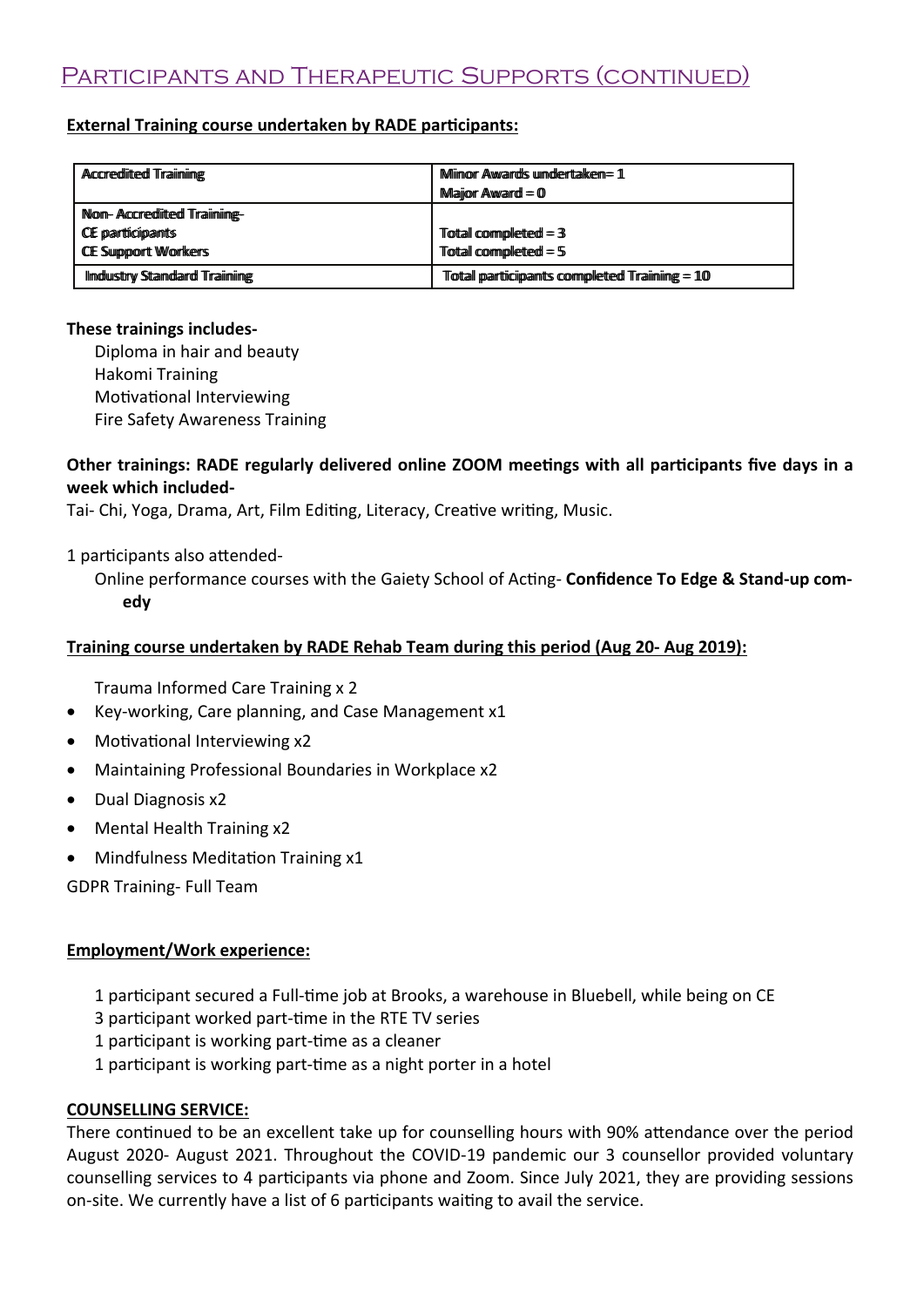### Artistic Achievements

The challenges posed by the ongoing pandemic continued to influence our creative activities this last year, however the lifting of some restrictions and implementation of controls on our part have led to activities being held onsite again since July 2021.

Throughout October 2020 drama facilitator Gabrielle Breathnach put in great work with the participants over Zoom, resulting in a stripped-down take on "Hamlet". The finished piece was recorded and played on our big screen on-site, and was met with great enthusiasm by all those who took part in the production.

This year finally saw the completion and launch of our latest film "The Tapper's Opera" after significant delays caused by the pandemic and other factors. The film was launched in July via the IFI's streaming service and on-site viewings were held here in RADE also, with limited audiences. The musical film was a big hit with all who saw it and we look forward to entering it into film festivals in the coming year to reach a wider audience and garner greater awareness of the work of the RADE participants.

In 2020 RADE was delighted to be awarded a grant from the IHREC on the basis of a human rights-themed project proposal submitted by RADE. Starting in March 2021 a series of workshops were held via Zoom where the participants explored and discussed human rights, from how human rights came to be recognised and enshrined, to human rights issues arising in everyday life. At the conclusion of these sessions, muralist Holly Pereira joined the group to work these ideas into a practical mural design and supervise and assist in the painting of the final mural in the last few weeks of August. The mural addresses some of the human rights issues faced by our participant and indeed members of the wider community especially in terms of accessing public services, discrimination and stigma.

In January 2021, writer and poet Karl Parkinson ran a series of creative writing workshops via Zoom which will provide material for our latest publication due out later this year. This followed on from an earlier run of writing classes in 2020 with author David Butler, also via Zoom. Also in January of this year, past-participant and artist John Devoy facilitated a series of online art classes from our premises which proved very popular with the participants.

In April 2021 singer-songwriter Clara Monahan joined the group for a series of song-writing sessions again over Zoom which went very well. We subsequently secured funding for another project with Clara which we hope will result in a number of original songs being recorded and which is ongoing.

May 2021 saw the participants try their hands at puppetry during a brief series of online workshops with veteran puppeteer Niamh Lawlor. The workshops went well in spite of the limitations of availability of materials and the medium, and proved to be a source of great amusement for all who took part. This was followed in June by a few online storytelling workshops with well-known comedian and actress Orla McGovern which proved popular with the participants.

Another dramatic highlight of the year was the production and broadcasting on Phoenix FM of "A Proper Da" by Maeve Ingoldsby, which had originally be written and produced by her for RADE back in 2010. Ex-participant and drama facilitator Jody Jones conceived the idea of dusting off this radio play and producing it again as the format suited working remotely via Zoom. Rehearsals proceeded well and the play was recorded on-site by RADE staff and participant and subsequently aired on Culture Night 2021. The play was funded and produced entirely inhouse and we are all very proud of the result.

We received funding from DCC Arts Lab in 2020 for a collage-based project led by artist and facilitator Sorsha Galvin which will lead into our latest book publication, entitled "Wish You Were Here". The project finally got underway in August 2021 and is utilising archival photographs of Ireland taken over the years. Sorsha is also slated to begin a ceramics project with us in November which will be a first for RADE and the participants.

In October 2021 drama facilitator, actor and singer Lou Van Laake commenced a series of "Playback Theatre" workshops which are going well, and which will culminate in a mini-showcase at the end of the workshops. Playback Theatre is a unique form of improvisational theatre in which audience members volunteer stories from their lives and see them played back on the spot. It is hoped that we will be able to secure funding for further work in this direction. All in all we have had a very busy year of creativity in spite of the challenges faced and we look forward to another busy year ahead.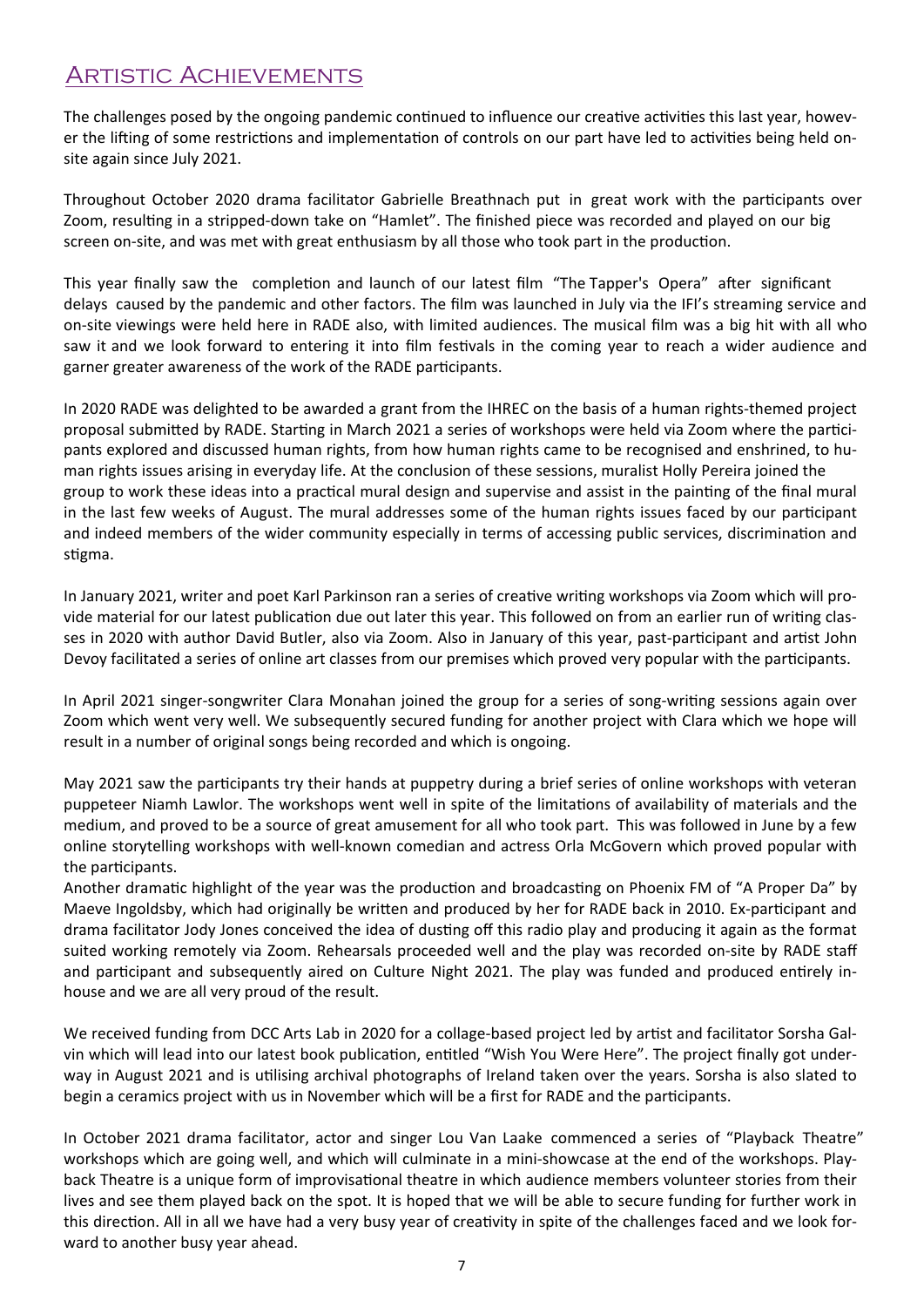# Partnerships and Interagency Work

As in previous years RADE has continued to build on and strengthen existing relationships with other services and organisations, whilst also put considerable effort into developing new connections. RADE continues to be very actively involved in the local community, and has given significant input into a major local redevelopment initiative involving DCC, St Patricks Cathedral, The Iveagh Trust, local residents and An Garda Siochana Kevin St.

Below is a non-exhaustive list of ongoing interagency relationships and partnerships, by category:

#### **RehabilitaƟon Partnerships:**

Merchant's Quay Ireland, Coolmine Therapeutic Community, Dublin Simon Community, Ana Liffey Project, Crosscare, DePaul Ireland, PMVT, Focus Ireland, Housing First, Shine, Citywide Network

#### **Artistic Partnerships:**

Gabrielle Breathnach, Rodney Lee, Gary Boyd, David Butler, Karl Parkinson, Jody Jones, John Devoy, Trevor Knight & Honor Heffernan, Sorsha Galvin, Niamh Lawlor, Orla McGovern, Clara Monahan, Lou Van Laake, Culture Night Dublin

#### **Educational Partnerships:**

Warrenmount Community Education Centre, Gaiety School of Acting, Dublin Business School, Liberties Community College, Inchicore College, Phillip & Sons, NCU Training, ICSE, HCT Learning, Fusion Training, First Aid for Everyone

#### **Funders:**

DEASP, HSE & SICDATF, DCC, Create Ireland, National Lottery, The LAB, Cork Street Fund, IHREC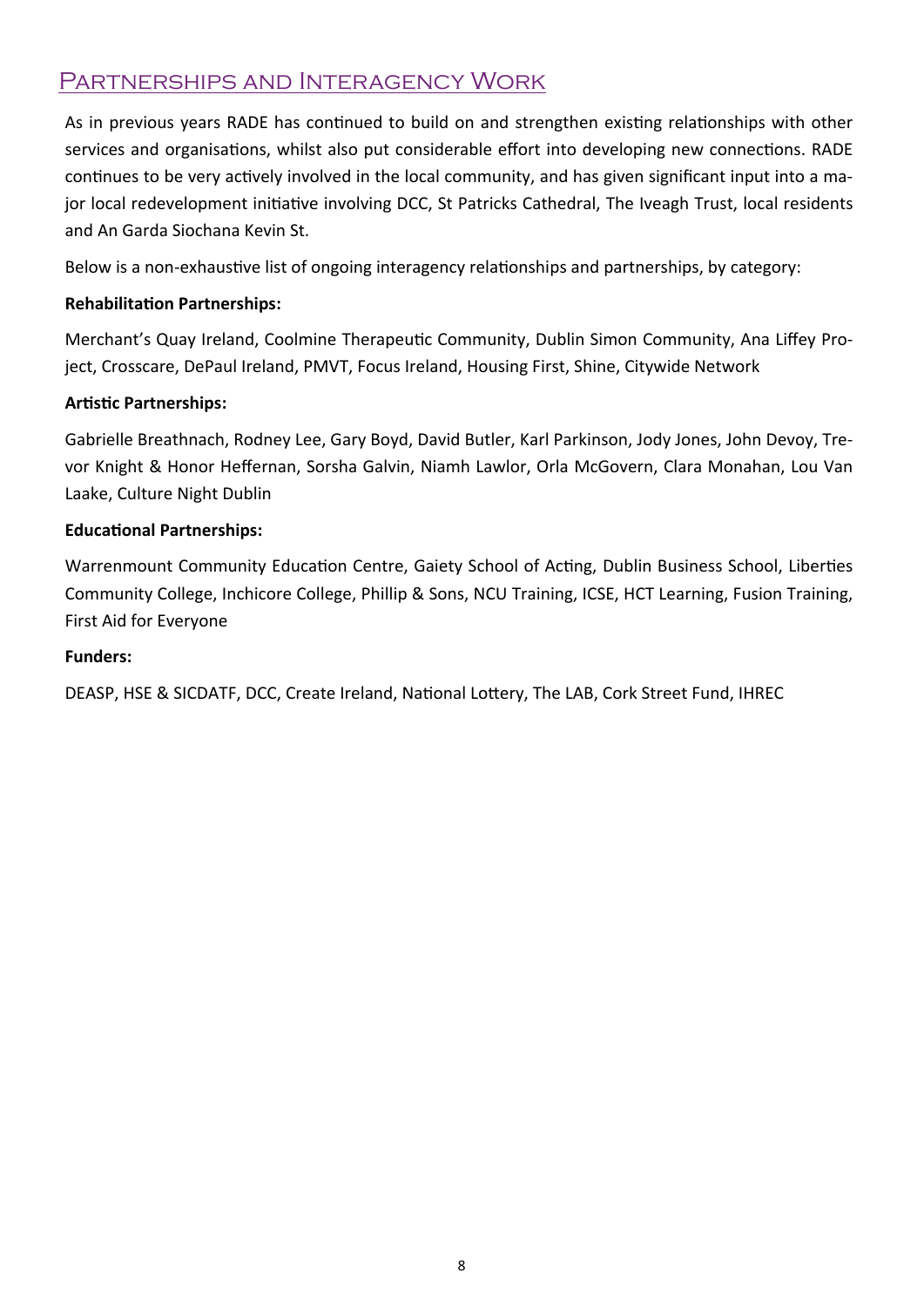# Annual Audited Accounts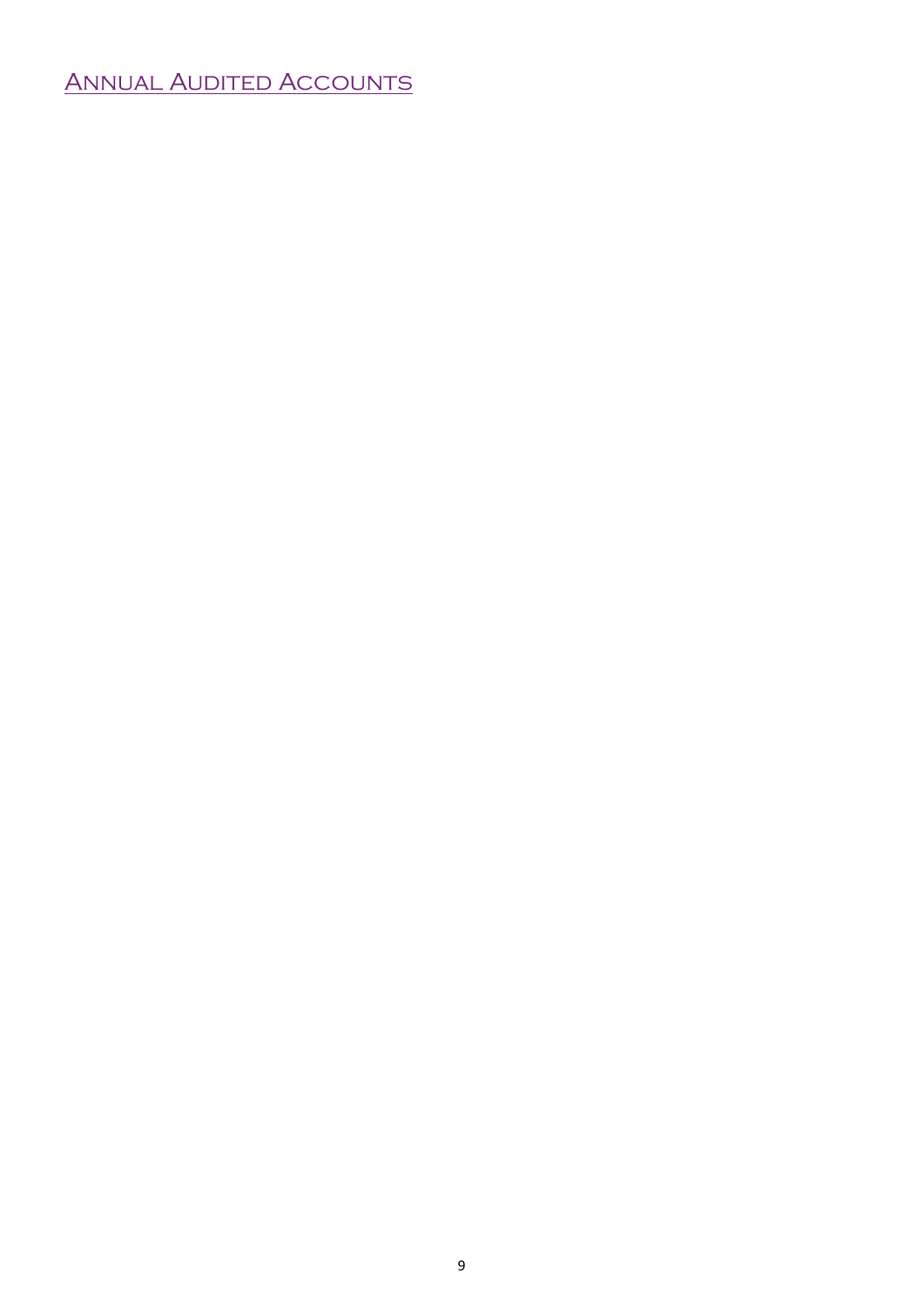# RADE COMPANY LIMITED BY GUARANTEE

#### INCOME AND EXPENDITURE ACCOUNT PERIOD ENDED 8TH AUGUST 2021

|                                                                                              | Note | Period<br>ended<br>08/08/21<br>€ | Period<br>ended<br>09/08/20<br>€ |
|----------------------------------------------------------------------------------------------|------|----------------------------------|----------------------------------|
| Income                                                                                       |      | 465,491                          | 484,275                          |
| Gross income                                                                                 |      | 465,491                          | 484,275                          |
| <b>HSE expenses</b><br>Administrative expenses<br>(Deficit) / surplus for the financial year |      | (110, 699)<br>(371, 400)         | (114, 753)<br>(363, 187)         |
|                                                                                              | 6    | (16, 608)                        | 6,335                            |

All the activities of the company are from continuing operations.

The company has no other recognised items of income and expenses other than the results for the period as set out above.

The financial statements were approved by the board of directors on 14th February 2022 and signed on behalf of the board by:

Dominique Turky

**Director** 

Anna Quigley Director

The notes on pages 11 to 18 form part of these financial statements.

Page 7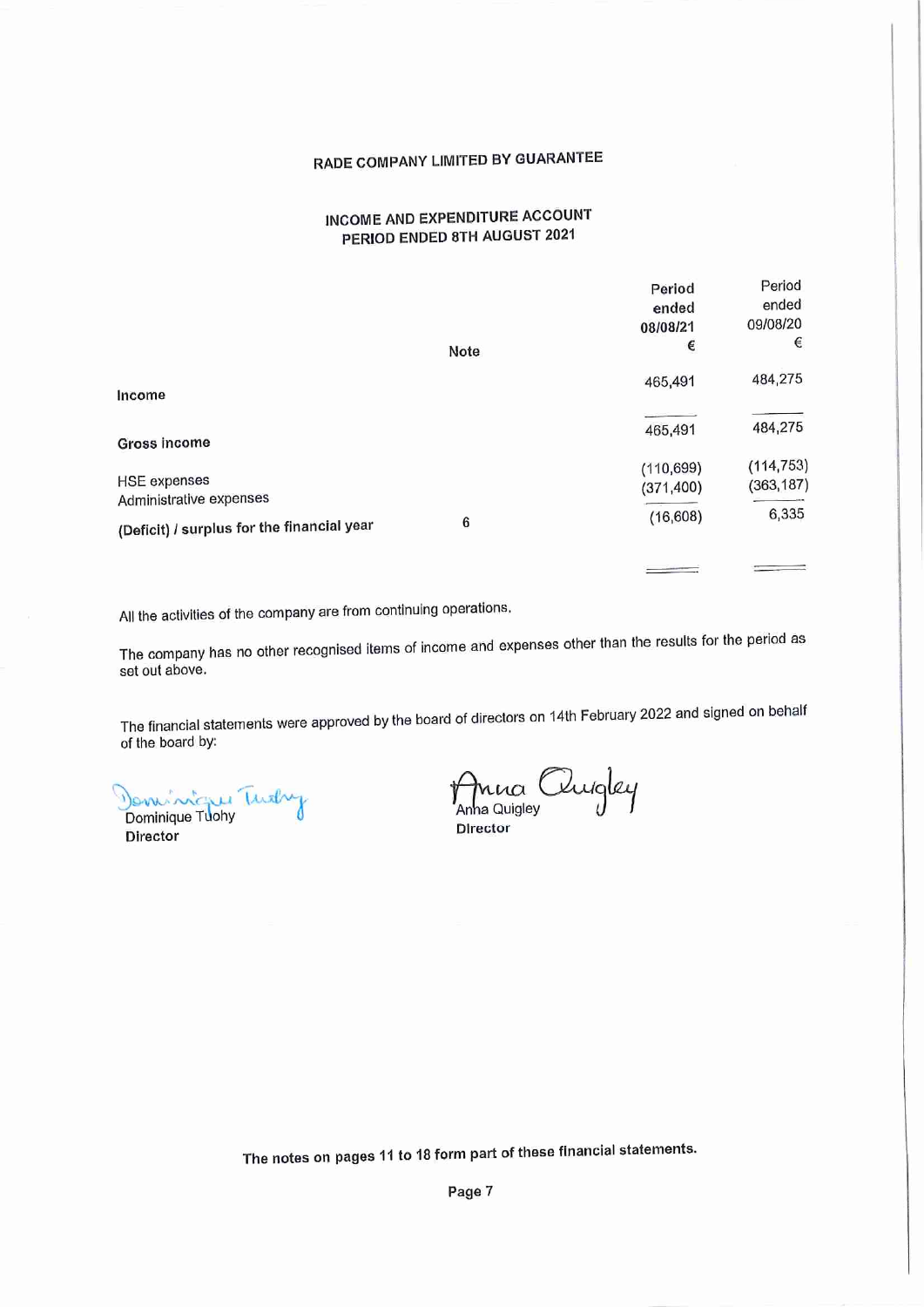### RADE COMPANY LIMITED BY GUARANTEE

#### **BALANCE SHEET** 8TH AUGUST 2021

|                                                                                                                                | 08/08/21 |                            |                  | 09/08/20                     |                  |
|--------------------------------------------------------------------------------------------------------------------------------|----------|----------------------------|------------------|------------------------------|------------------|
|                                                                                                                                | Note     | €                          | €                | €                            | €                |
| <b>Fixed assets</b><br>Tangible assets                                                                                         | 9        | 16,787                     | 16,787           | 555                          | 555              |
| <b>Current assets</b><br>Debtors<br>Cash at bank and in hand                                                                   | 10<br>11 | 40,923<br>54,647<br>95,570 |                  | 36,377<br>105,966<br>142,343 |                  |
| <b>Creditors: amounts falling due</b><br>within one year<br><b>Net current assets</b><br>Total assets less current liabilities | 12       | (78,065)                   | 17,505<br>34,292 | (91, 998)                    | 50,345<br>50,900 |
| Net assets                                                                                                                     |          |                            | 34,292           |                              | 50,900           |
| <b>Reserves</b><br>Income and Expenditure account                                                                              |          |                            | 34,292           |                              | 50,900           |
| <b>Members funds</b>                                                                                                           |          |                            | 34,292           |                              | 50,900           |

These financial statements were approved by the board of directors on 14th February 2022 and signed on behalf of the board by:

Denning Rue Turely **Director** 

Anna Quigley Director

The notes on pages 11 to 18 form part of these financial statements.